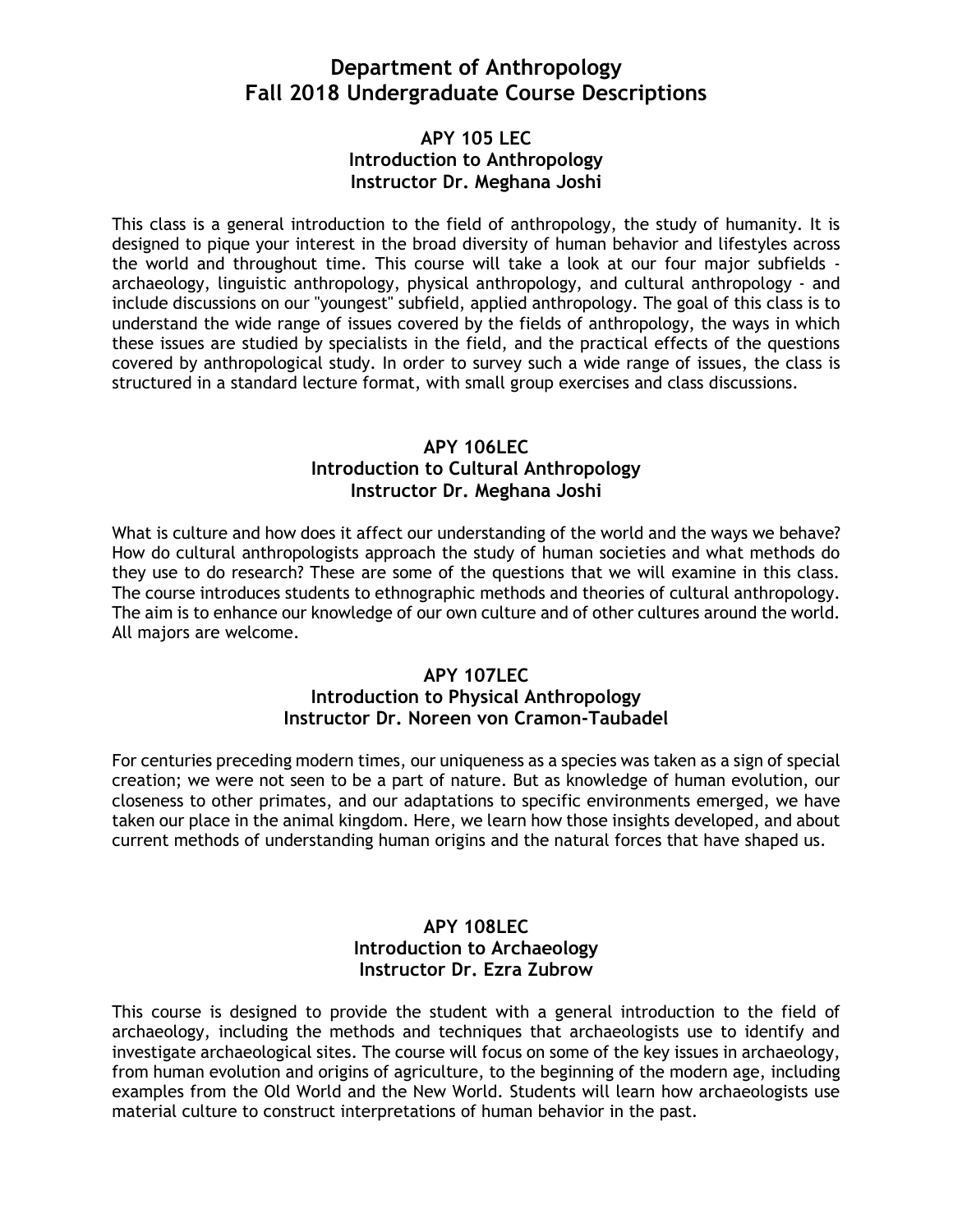### **APY 168LEC Myth & Religion in the Ancient World Instructor Dr. Kalliopi Nikolopoulou**

In this course, we will investigate mythic and religious traditions of ancient Greece and Rome. Our study of myth and religion will, however, be comparative in emphasis. We will thus have a twofold goal: (1) to encounter the Greco-Roman traditions themselves and (2) through our comparative investigations, to attempt to identify the mythic and religious traditions which the Greeks and especially the more conservative Romans inherited from their Indo-European ancestors. We will also turn our full gaze upon comparative materials, but even as we are engaged in discovering the mythic and religious traditions of the ancient Indic, Iranian Celtic, Germanic and Hittite cultures, we will continue to encounter new materials and motifs from Greece and Rome.

### **APY 199SEM-NEO UB Seminar: Contemporary Warfare Instructor Dr. Vasiliki Neofotistos**

#### *Requisite: Incoming freshman student.*

This seminar explores war as a contemporary social and political issue, and the effects of war on social life. Questions we will examine include the following. Is war intrinsic to human nature? Does "culture" cause war? How has the use of technology, especially drones and robots, altered the conduct of war? Why are women used as "weapons of war"? How do people in war-torn societies endure violence? The course will also explore debates about the so-called War on Terror and about recent attacks by ISIS and other militant groups. Our case studies will be drawn from many areas of the globe, including Rwanda, Iraq, Afghanistan, Colombia, Indonesia, and the United States.

### **APY 199SEM-ZUB UB Seminar: Four Horsemen of the Apocalypse Instructor Dr. Ezra Zubrow**

#### *Requisite: Incoming freshman student.*

Studies the four horsemen in all their guises. Examines their improtance historically and at present. They have been and are religious icons, symbols of the major processes of warfare, disease, famine and death, as well as cultural, literary and artistic symbols throughout the generations.

### **APY 199SEM-PER UB Seminar: A World of Stone Instructor Dr. Douglas Perrelli**

#### *Requisite: Incoming freshman student.*

A World of Stone is a mixed seminar and laboratory-oriented course that focuses on the importance of stone as a natural resource and aspect of technology in world prehistory. The primary focus of the course is on the analysis and interpretation of chipped stone tools in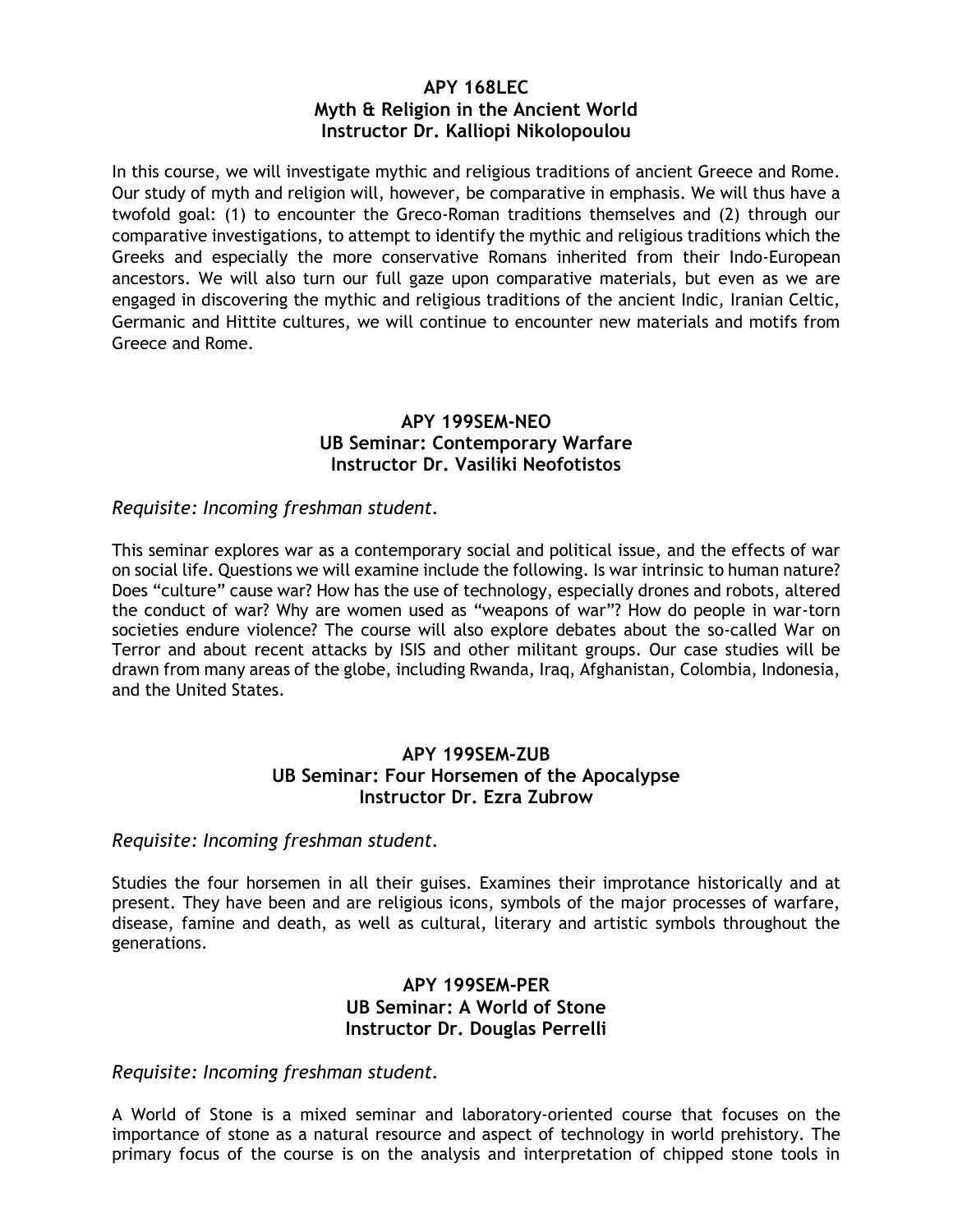archaeological context from a design perspective, including the hands-on production of tools through flint-knapping. The course also provides a survey of the use of stone in various contexts, from monumental architecture to the smallest of stone tool fragments, and from around the globe and at different times in prehistory to include: stone tools in paleo-anthropology- as critical elements of hominid evolution, Olmec Heads, Inca Stones, Stonehenge, birdstones and bannerstones, among others. The course examines stone tool materials, production technologies, use and discard patterns- from design and organization of technology frameworks. These aspects of technology are discussed in the context of problem-oriented research relating to subsistence, settlement patterns, land use, social organization and political development at various times in human history. Laboratory sessions will involve hands-on projects to aid in recognizing characteristics of stone artifacts and developing analyses that incorporate such characteristics. Students will participate in flint-knapping experiments and are encouraged to use the tools and debitage they make as experimental archaeological data.

#### **APY 199SEM-RDA UB Seminar: Immigration Stories Instructor Dr. Deborah Reed-Danahay**

### *Requisite: Incoming freshman student.*

Why do people migrate? What is the difference between an immigrant and a refugee? What factors influence the ways in which individuals and families adjust to their lives in a new place? What is the difference between the experiences of first generation immigrants (those who moved) and their children and grandchildren? In this seminar, we will study these questions by looking at the stories migrants tell about their experiences. We will also look at the types of policies and programs in different countries and cities that are aimed at immigrants. Our focus will be on immigrants and refugees who have settled in the United States and in Western European nations like France, Italy, and Great Britain. Students will have the opportunity to develop research projects on immigration that might include interviewing immigrants – some of whom might be members of their own families.

### **APY 238LEC Near East & Mideast Prehistory Instructor**

Archaeology of the prehistoric Near and Middle East from the peopling of the region through the emergence of the first villages and the domestication of plants and animals to the emergence of city-states in the 3rd millennium BC.

A century and a half of archaeological work in the Middle East has resulted in a wealth of evidence appropriate for tracing the prehistoric and historic traditions in this area of the world. This course offers an overview of the archaeology of the prehistoric and early historic Near and Middle East from the peopling of the region in the Palaeolithic through the emergence of citystates and imperial formations in the 3 millennium BC., paying close attention to the questions and debates that underpin research in various times and places. At the same time, no such narrative is independent of the interests and agendas of the scholars who have worked to compose it, and we will emphasize a critical approach to the questions and perspectives that have structured research in the region. The course will also include a brief introduction to the history and scope of archaeology and an overview of archaeological method and theory and of current movements and themes in archaeology.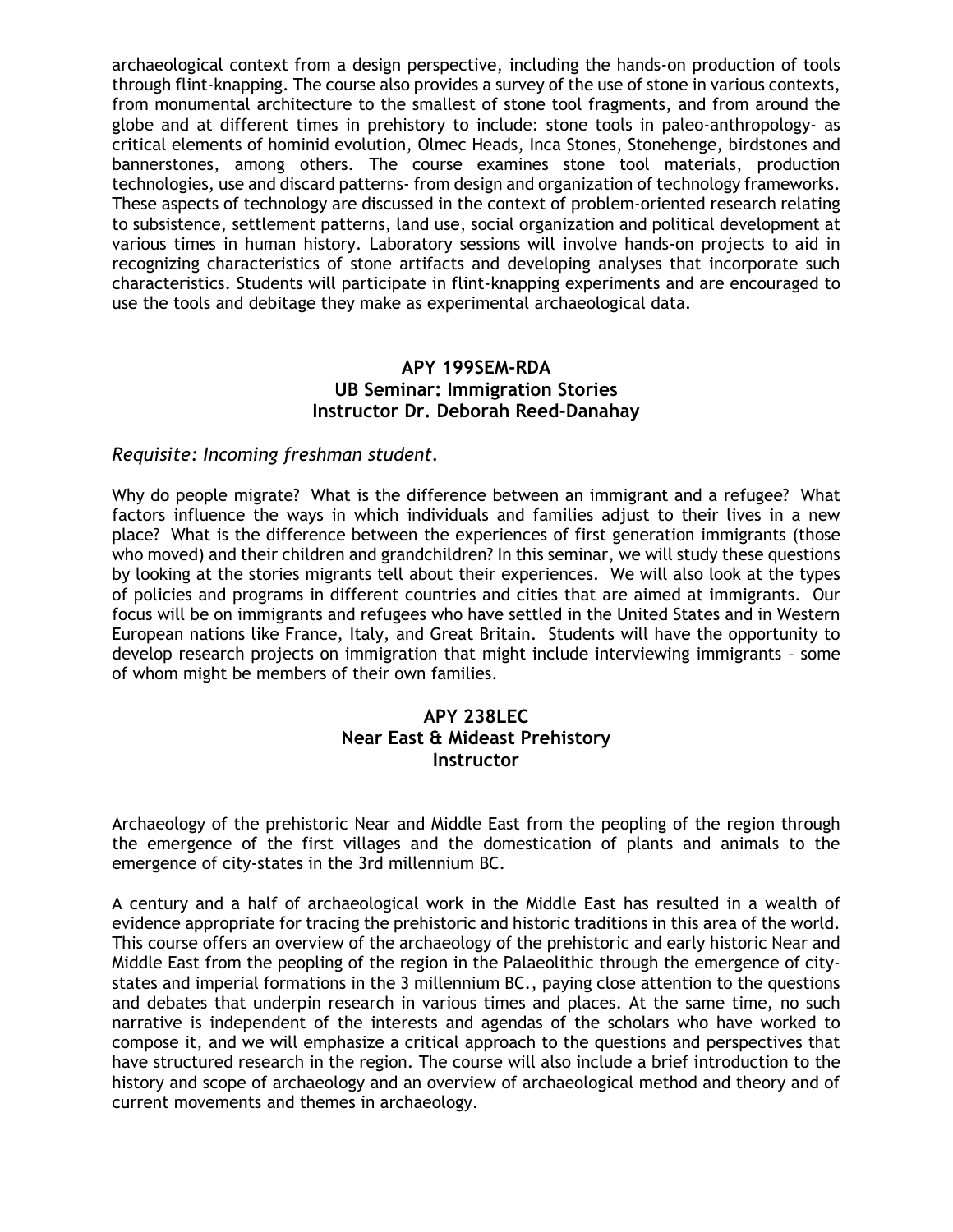#### **APY 245LEC Survey of the Primates Instructor Brittany Kenyon**

This course introduces students to the field of primatology. Students will be introduced to a different taxon of primate each week, with a focus on the taxonomy, behavior, anatomy, ecology, and evolution. The course will additionally focus on conservation and the interaction of humans and non-human primates. Course format includes lectures, labs, videos, discussions, and group activities. Student grades are based on quizzes and essays.

### **APY 275LEC Culture, Health and Illness Instructor Meghana Joshi**

People in all societies experience illness, but their understandings of the causes of disease and approaches for restoring health differ greatly. This course examines the social and cultural dimensions of health, illness, and healing. Through a variety of case studies, we will learn about the ways medical anthropologists study explanations of disease, experiences of suffering, and the social organization of health care. Western medicine, also called "biomedicine," will also be an object of our analysis. We will discuss how the delivery of biomedical health care involves particular understandings of the body and appropriate social relationships. Emphasis will also be placed on how the stories that individuals and institutions circulate about human agency in suffering shape people's convictions about how to care, and for whom to care. The course aims to teach students to think about health, disease, and medicine in national, cross-cultural and global terms.

## **APY 348LEC Forensic Anthropology Osteology Instructor Dr. Joyce Sirianni**

Covers fundamentals of human skeletal anatomy through lecture, demonstration, and laboratory work. Considers procedures and applications in contemporary and historical human biology and in archaeology, stressing both technical approach and theoretical application. This lecture and laboratory course demonstrates the fundamentals of human skeletal biology and anatomy. Stresses procedures and applications used in evaluating archaeological and contemporary human populations. Considers forensic applications.

### **APY 394SEM Shamans & Healers in South America Instructor Dr. Ana Mariella Bacigalupo**

This course will focus on the healing traditions of Native South American people as an important part of our contemporary experience. We will examine the images, forms, and meanings that are common to the healing experience of many Native South Americans: concepts of order, time, space, power, destruction, and renewal which allow us to group them together despite their geographical and sociopolitical diversity. We will also analyze some specific ethnographic examples of how they are manifested through funerary cannibalism, shamanism, sorcery, animal spirits and metaphors, the use of tobacco, narcotics and hallucinogens, and rituals for healing, fertility and collective well-being.